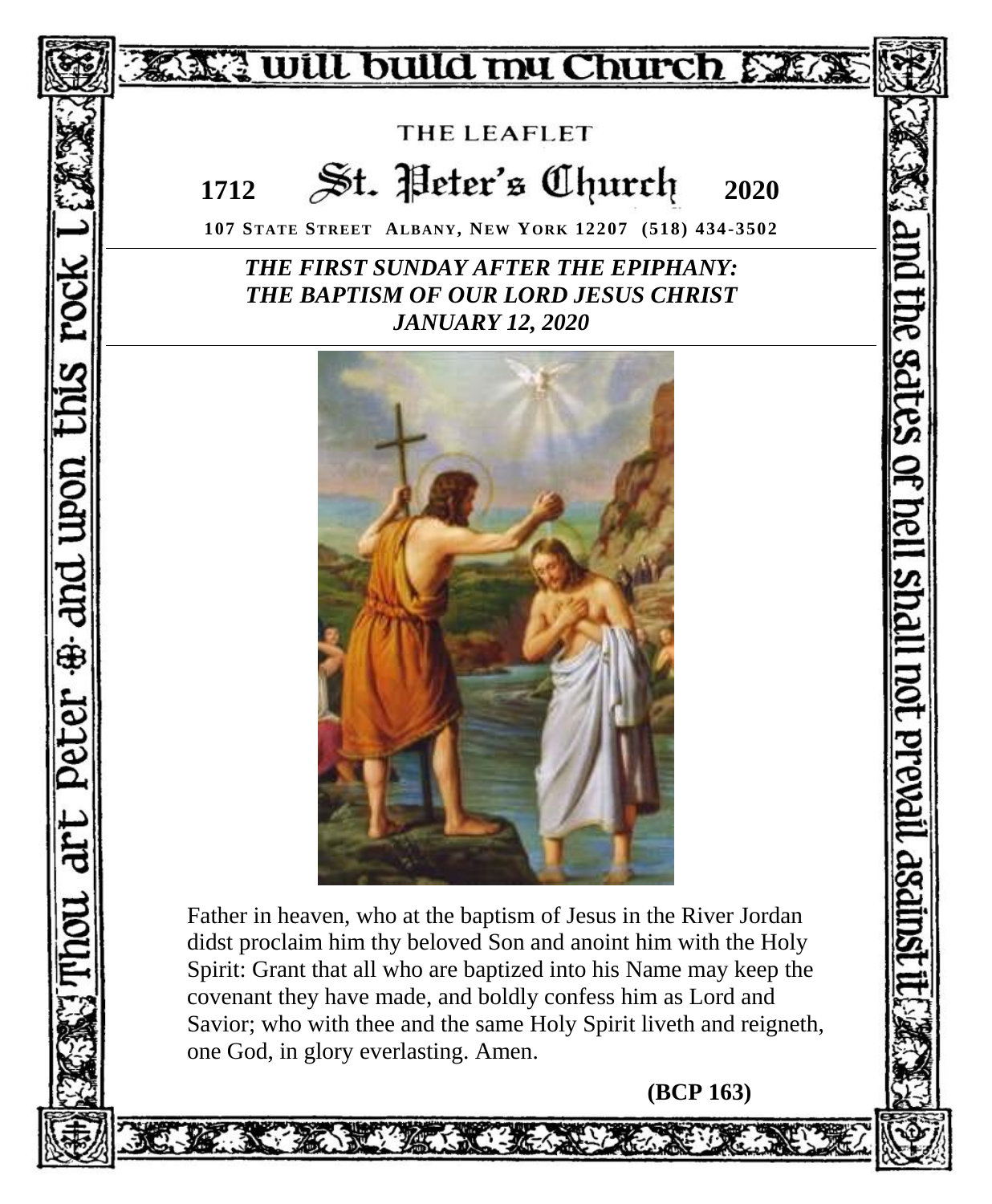|                                        | THE FIRST SUNDAY AFTER THE EPIPHANY: THE BAPTISM OF OUR LORD JESUS CHRIST ~ JANUARY 12, 2020<br>8:30 A.M. ~ HOLY COMMUNION AND HOMILY<br>10:30 A.M. ~ MORNING PRAYER AND SERMON<br>~ Sunday School and Child Care ~ |                                 |
|----------------------------------------|---------------------------------------------------------------------------------------------------------------------------------------------------------------------------------------------------------------------|---------------------------------|
| <b>PRELUDE</b>                         | <b>INTERMEZZO (SONATA IV)</b>                                                                                                                                                                                       | <b>JOSEF RHEINBERGER</b>        |
| + PROCESSIONAL HYMN                    | <b>616 HAIL TO THE LORD'S ANOINTED</b>                                                                                                                                                                              | ES FLOG EIN KLEINS WALDVÖGELEIN |
|                                        | <b>CHILDREN'S HOMILY</b>                                                                                                                                                                                            |                                 |
|                                        | $\sim$ Children are invited to come forward to the "crossing" for the Children's Homily $\sim$                                                                                                                      |                                 |
|                                        | <b>MORNING PRAYER ~ RITE ONE</b>                                                                                                                                                                                    |                                 |
| <b>CONFESSION OF SIN</b>               |                                                                                                                                                                                                                     | PRAYER BOOK, PAGE 41            |
| + INVITATORY ANTIPHON                  | THE LORD HATH MANIFESTED FORTH HIS GLORY:<br>O COME, LET US ADORE HIM.                                                                                                                                              |                                 |
| + VENITE                               | <b>CHANT S-5</b>                                                                                                                                                                                                    | PRAYER BOOK, PAGE 44            |
| + PSALM                                |                                                                                                                                                                                                                     | <b>PSALM 89:20-29</b>           |
| <b>THE FIRST LESSON</b>                |                                                                                                                                                                                                                     | <b>ISAIAH 42:1-9</b>            |
| + BENEDICTUS ES, DOMINE                | <b>CHANT S-184</b>                                                                                                                                                                                                  | PRAYER BOOK, PAGE 49            |
|                                        | $\sim$ CHILDREN LEAVE TO GO TO SUNDAY SCHOOL $\sim$                                                                                                                                                                 |                                 |
| <b>THE SECOND LESSON</b>               |                                                                                                                                                                                                                     | <b>MATTHEW 3:13-17</b>          |
| + JUBILATE DEO                         | <b>JOHN IRELAND IN C</b>                                                                                                                                                                                            | PRAYER BOOK, PAGE 45            |
| + THE BAPTISMAL COVENANT               |                                                                                                                                                                                                                     | PRAYER BOOK, PAGES 304-305      |
| THE PRAYERS AND GRACE                  |                                                                                                                                                                                                                     | PRAYER BOOK, PAGE 54            |
| + SERMON HYMN                          | 121 CHRIST, WHEN FOR US YOU WERE BAPTIZED CAITHNESS                                                                                                                                                                 |                                 |
|                                        | <b>SERMON ~ THE REV. PAUL J. HARTT, RECTOR</b>                                                                                                                                                                      |                                 |
| <b>OFFERTORY ANTHEM</b>                | <b>BETHLEHEM DOWN</b>                                                                                                                                                                                               | PETER WARLOCK                   |
|                                        | + DOXOLOGY AND VERSE 4 OF "AMERICA" HYMN 380 ~ VERSE 3 AND HYMN 717 ~ VERSE 4                                                                                                                                       |                                 |
| <b>CLOSING PRAYERS AND BENEDICTION</b> |                                                                                                                                                                                                                     |                                 |
| + RECESSIONAL HYMN                     | 448 O LOVE, HOW DEEP, HOW BROAD, HOW HIGH DEUS TUORUM MILITUM                                                                                                                                                       |                                 |
| <b>POSTLUDE</b>                        | FANTAISIE IN E-FLAT, CON MOTO                                                                                                                                                                                       | <b>C. SAINT-SAENS</b>           |

**(+ All Standing)**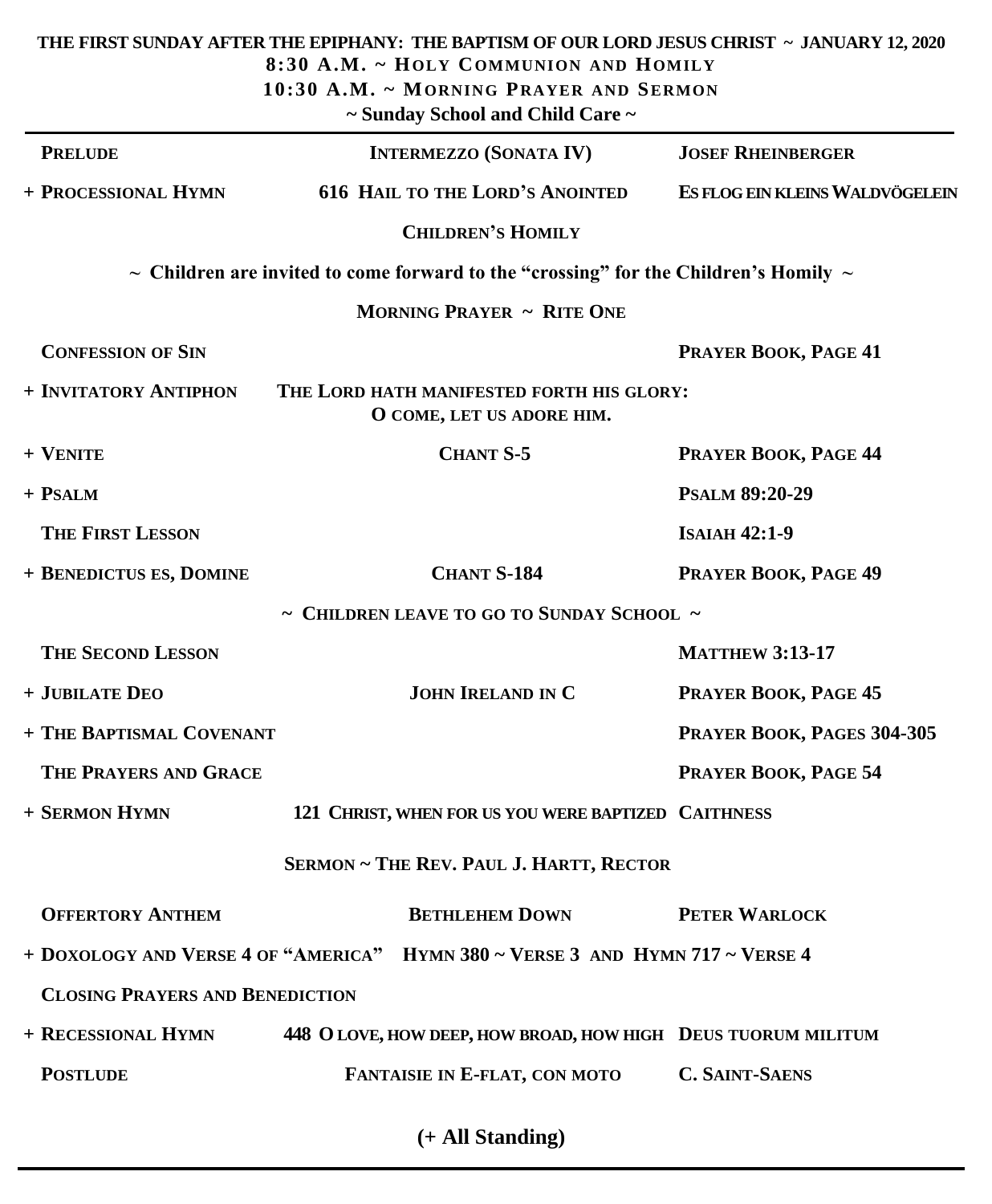# *THE FLOWERS ON THE MAIN ALTAR* are given to the **Glory of God** and in thanksgiving for God's many blessings.

*THE USHERS* at the 8:30AM Service are Bernie Burnell and Clark Daggett *THE USHERS* at the 10:30AM Service are William Collins, Kevin Creagan and Jeff Russom

# **~ Parish Notes ~**

**Coffee Hour:** Please join us for coffee hour after the 8:30AM and 10:30AM Services. All are welcome.

**Newcomers:** If you are interested in receiving more information about St. Peter's Church please feel free to call the church office or fill out an information card that is located in your pew. If you would like to be added to the church directory please call the church office.

**Pledge Cards:** Pledge cards for 2020 have been mailed out to all parishioners. If you did not receive a pledge card please call the church office. It would be greatly appreciated if you could please take a minute to complete your card and return it to the church office or place it in the offering plate during the service. Pledges can also be made on the St. Peter's website at [www.stpeterschurchalbany.org](http://www.stpeterschurchalbany.org) by clicking on the "Get your pledge card" button. You may also call the church office and we would be more than happy to complete a card for you. Thank you to those that have promptly completed and returned their pledge card or pledged online.

**Interior Restoration Project:** If you made an Interior Restoration Project pledge for 2019, now is the time to send in your payments. We are also accepting additional donations for Phase 2 of the Interior Restoration Project. Please make your checks payable to: St. Peter's Church Interior Restoration Fund. Thank you for your support.

**Daughters of the King:** The DOK will meet today immediately following the 10:30AM service in the Vestry Room.

**Outreach Committee and Vestry Meetings:** These January meetings will be held this Tuesday, January 14th. Outreach Committee will meet at 4:30PM and Vestry will meet at 5:15PM.

**Angels in Training:** The Angels in Training will feed the homeless at Grace and Holy Innocents this Saturday, January 18th from 11AM to 1PM. We are in desperate need of helping hands so please consider helping for these 2 hours and give back to those less fortunate.

**Annual Parish Meeting:** On Sunday, January 26th the Annual Parish Meeting will be held immediately following the 10:30AM service. We invite you to grab a cup of coffee and join us in the church.

**Overflow Shelter:** The shelter is now open at St. Peter's and we are scheduling volunteers to stay for a few hours during the evening this winter. Volunteers support the Mission staff and act as an extra pair of hands serving the men. The hours of service are from 8PM until "lights out" (no later than 11PM) on the 2nd floor of the Guild House (next to the church). To sign up to volunteer, please call Ruth or Mtr. Sue in the church office at (518)434-3502 or email the church at: stpeterschurch.albany@gmail.com. You may also visit the Capital City Rescue Mission website at: https://www.capitalcityrescuemission.org/. Donations of the following food items are also needed: coffee, tea, sugar, popcorn and snacks, cereal (hot and cold), peanut butter, bread, fresh fruit, milk and juice along with fresh baked items. These can be dropped off to the church office any weekday, or brought to church on Sundays and given to Pat. Thank you in advance for your continued support.